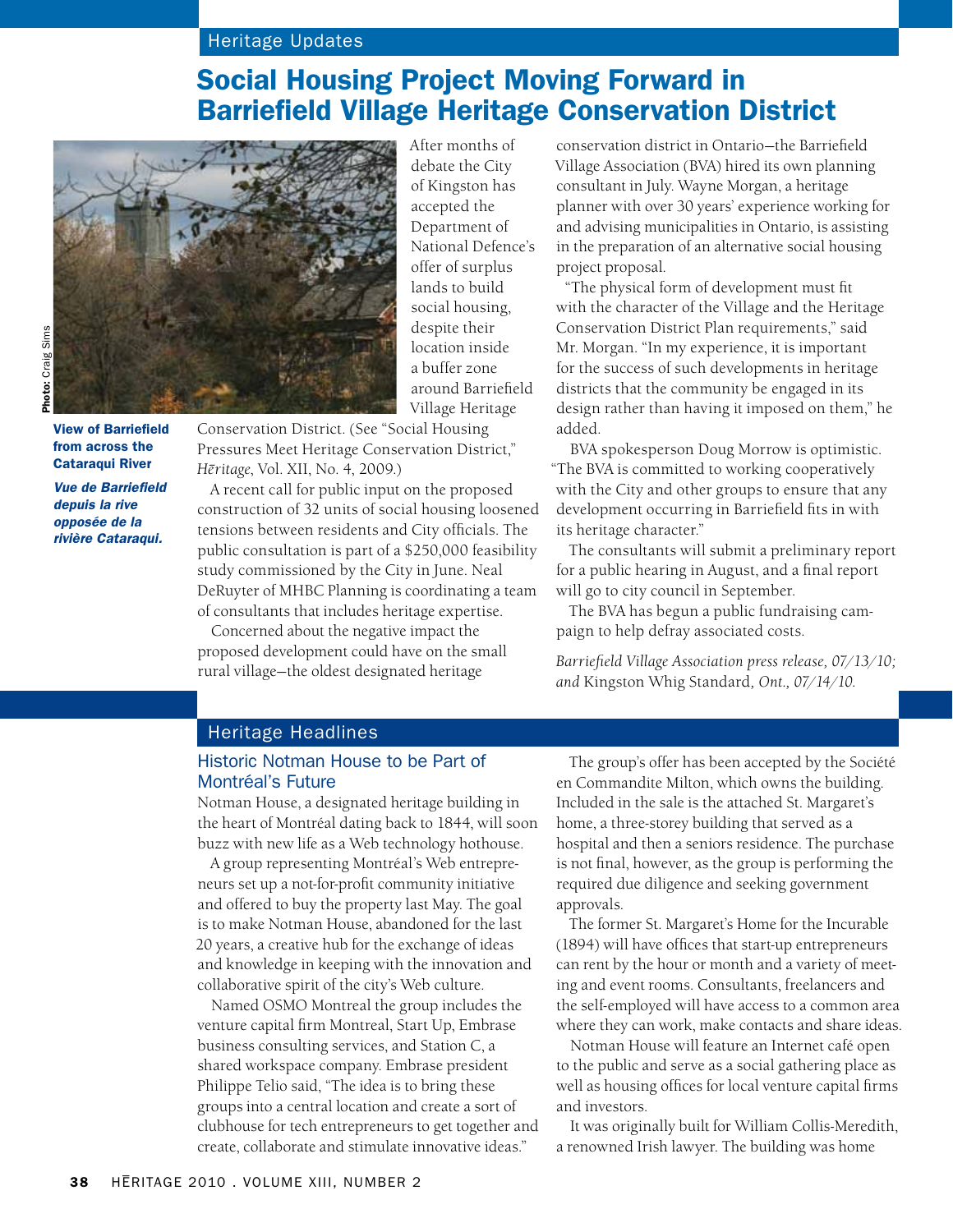# Un projet de logement social va de l'avant dans le district de conservation du patrimoine de Barriefield



Barriefield conserve l'apparence d'un village rural. *Barriefield—still* 

*recognizable as a rural village.*

Après des mois de débats, la ville de Kingston a accepté les terrains excédentaires du ministère de la Défense nationale qui lui étaient offerts pour y construire des logements sociaux, même s'ils sont situés dans une zone tampon autour du district de conservation du

patrimoine du village de Barriefield. (Voir « Les besoins en logements sociaux et les districts de conservation du patrimoine », *Hēritage*, vol. XII, n<sup>o</sup> 4, 2009.)

Un récent appel aux commentaires du public sur le projet de construction de 32 unités de logement social a atténué les tensions entre résidents et responsables municipaux. La consultation publique fait partie d'une étude de faisabilité de 250 000 \$ que la ville a commandée en juin. Neal DeRuyter, de la société de conseils MHBC Planning, coordonne une équipe de consultants comprenant des spécialistes du patrimoine.

L'Association du village de Barriefield (BVA), qui s'inquiète de l'effet négatif potentiel du projet pour le petit village rural – le plus ancien district de conservation du patrimoine désigné en Ontario –, a engagé son propre consultant en

juillet. Wayne Morgan, un planificateur du patrimoine possédant plus de 30 ans d'expérience au service de municipalités ontariennes, aide à la préparation d'une proposition de rechange visant le projet de logements sociaux.

« La construction devra être compatible avec le caractère du village et les exigences du plan du district de conservation du patrimoine, a dit M. Morgan. Selon mon expérience, pour assurer le succès de tels projets dans des districts du patrimoine, il est important que la communauté participe à leur conception plutôt que de se les voir imposés. »

Le porte-parole de la BVA Doug Morrow est optimiste : « La BVA tient à coopérer avec la ville et d'autres groupes pour que tout projet réalisé à Barriefield respecte son caractère patrimonial. »

Les consultants présenteront un rapport préliminaire lors d'une réunion publique en août, et leur rapport final sera remis au conseil municipal en septembre.

La BVA a entamé une campagne de financement pour aider à défrayer les coûts.

*Barriefield Village Association, communiqué, 10/07/13; et* Kingston Whig Standard *(Ontario), 10/07/14.*

#### L'actualité du patrimoine

### L'historique maison Notman fera partie de l'avenir de Montréal

La maison Notman est une demeure patrimoniale désignée datant de 1844 au cœur de Montréal. Elle bénéficiera prochainement d'un nouvel élan en devenant un haut lieu de la technologie Web.

Un groupe représentant le milieu des entrepreneurs du Web de Montréal a mis sur pied un organisme communautaire sans but lucratif et, en mai dernier, il a offert d'acheter l'immeuble. Il a pour objectif de faire de la maison Notman, qui était inutilisée depuis 20 ans, un centre nerveux pour l'échange d'idées et de connaissances dans l'esprit d'innovation et de collaboration propre à la culture Web de la ville.

Ce groupe, la Fondation OSMO, comprend la société de capital de risque Montreal Start Up, la société de services-conseils Embrase ainsi que Station C, une entreprise fournissant des lieux de travail partagés. Le président d'Embrase

Philippe Telio explique : « Il s'agit de réunir ces entités en un lieu central et de créer un genre de club permettant aux entrepreneurs du secteur de la technologie de se réunir, de créer, de collaborer et de stimuler des idées innovatrices. »

L'offre d'achat du groupe a été acceptée par la société en commandite Milton, propriétaire de l'immeuble. La transaction vise aussi la maison St. Margaret, un bâtiment attenant de trois étages qui a servi d'hôpital puis de résidence pour personnes âgées. L'achat n'est pas encore final, puisque le groupe procède actuellement aux vérifications de rigueur et à l'obtention des approbations requises des instances gouvernementales.

Dans l'ancien hôpital St. Margaret's Home for the Incurable (1894), les entrepreneurs en démarrage pourront louer des bureaux à l'heure ou au mois, et une variété de salles de réunion et autres locaux où organiser des événements. Il y aura aussi un espace commun où consultants, pigistes et travailleurs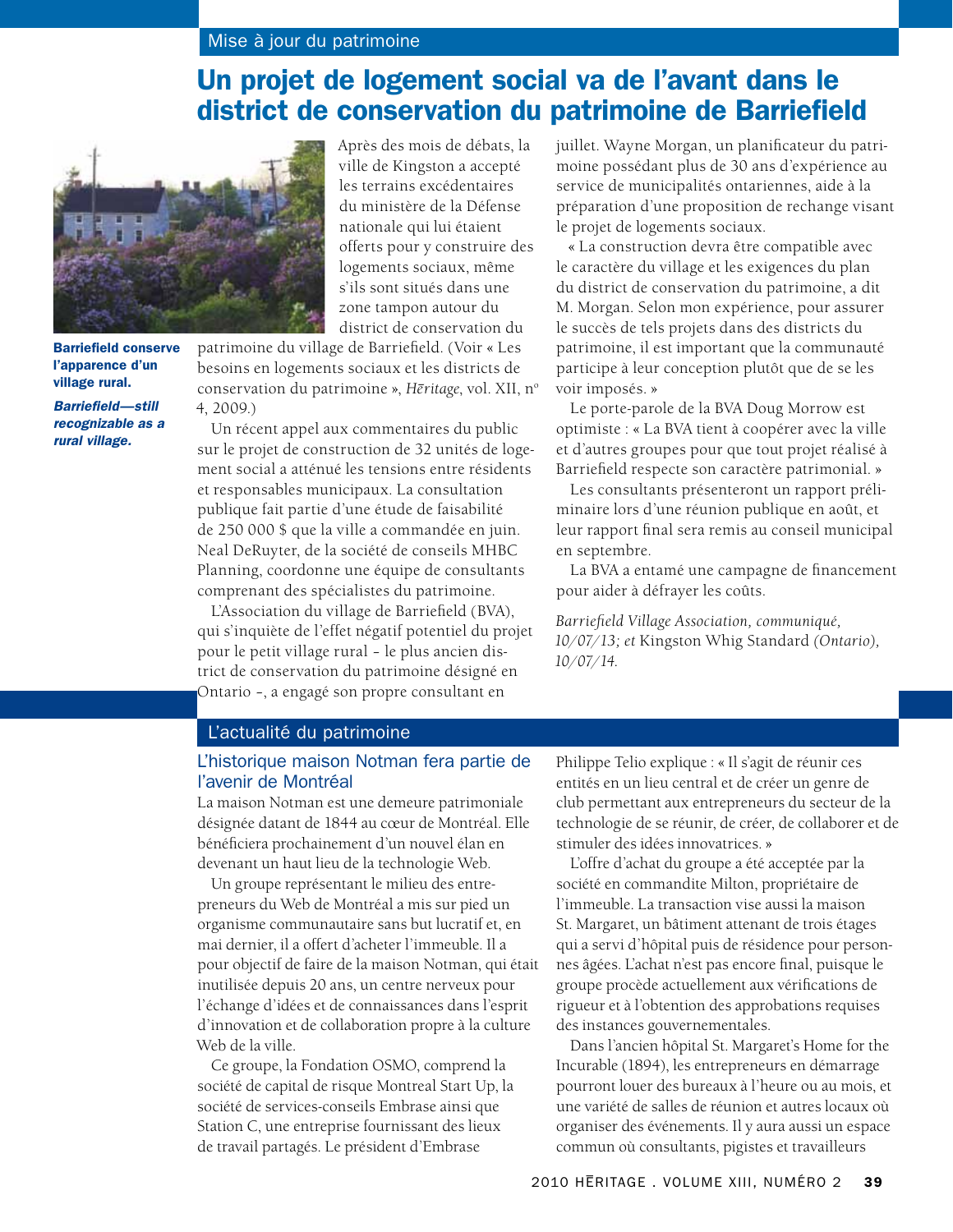## Heritage Headlines



Notman House with former St. Margaret's Home behind it, Montréal

*La maison Notman avec la maison St. Margaret à côté, Montréal*

to Alexander Molson and William Notman, a prominent photographer who bequeathed some 400,000 photographs to the McCord Museum. George Alexander Drummond, who lived in the house after Notman, donated it to the Anglican community.

From 1894 to 1991, St. Margaret's hospital was occupied by the Sisters of St. Margaret, who ran it as a home for the incurable.

Montreal Gazette, *05/13/10; and Notman House (www.notmanhouse.com).*

Detail of Tent Room fabric and trim, Rideau Hall

*Détail de la toile et des garnitures de la Salle de la Tente à Rideau Hall*

# Ottawa's Rideau Hall Tent Room Unveiled

The historic Tent Room in Rideau Hall, official residence of Canada's Governor General, reopened in June after a complete refurbishment overseen by the National Capital Commission (NCC).

It took five months to finish the rehabilitation project in the venerable room, which is used to host such formal events as visits from foreign heads of state and artistic performances.

Lined with coral and white striped fabric draped from the centre of the ceiling, the room gives visitors the sensation of entering a majestic tent.

Constructed in 1876 as a combined tennis court and supper room for the Earl of Dufferin, Canada's third governor general (1872–78), the space helped to balance the front façade of the building following the addition of the Ballroom wing in 1873. It would be draped with fabric for special occasions, hence the name.

In 1988 the Tent Room underwent a major interior reconstruction commemorating the 150th anniversary of Rideau Hall. The floor, walls, basement, and

mechanical and electrical systems were all repaired. Now reserved for special functions only, the temporary tent became a permanent and formal part of its décor.

Today, the room looks the same as it did 25 years ago, only newer. The NCC replicated the striped fabric as well as the decorative cords and tassels. Upgrades were also made to the sound and fire detection systems.

The project team set out about three years ago to evaluate fabric samples for everything from fire resistance and colour to sheen and workability. They ultimately found what was required in a mill based in Montréal.

Governor-General Michaëlle Jean and her husband, Jean-Daniel Lafond, hosted the first event in the room on June 18 for newly invested members of  $\mathbf{f}$  the Order of Canada.

Ottawa Citizen, *06/19/10; and National Capital Commission (NCC) press release, 06/17/10.* 

#### A New President for U.S. National Trust



Photo: The Ottawa Citizen

Stephanie Meeks, an experienced non-profit leader, became the eighth president of the U.S. National Trust for Historic Preservation (NTHP) in June.

The long-time National Trust member has "an unmistakable passion for our work, combined with impressive experience in leading large organizations including The Nature Conservancy and most recently Counterpart International that equips her superbly to take the National Trust to the next level of effectiveness," said Cliff Hudson, NTHP chair.

Ms. Meeks said that the National Trust "is an important organization with an important mission, and I enthusiastically embrace the opportunity to build on the remarkable foundation laid by Richard Moe. Holding true to the values of preserving the nation's heritage, I hope to expand upon his work to broaden the reach of the National Trust to encompass the protection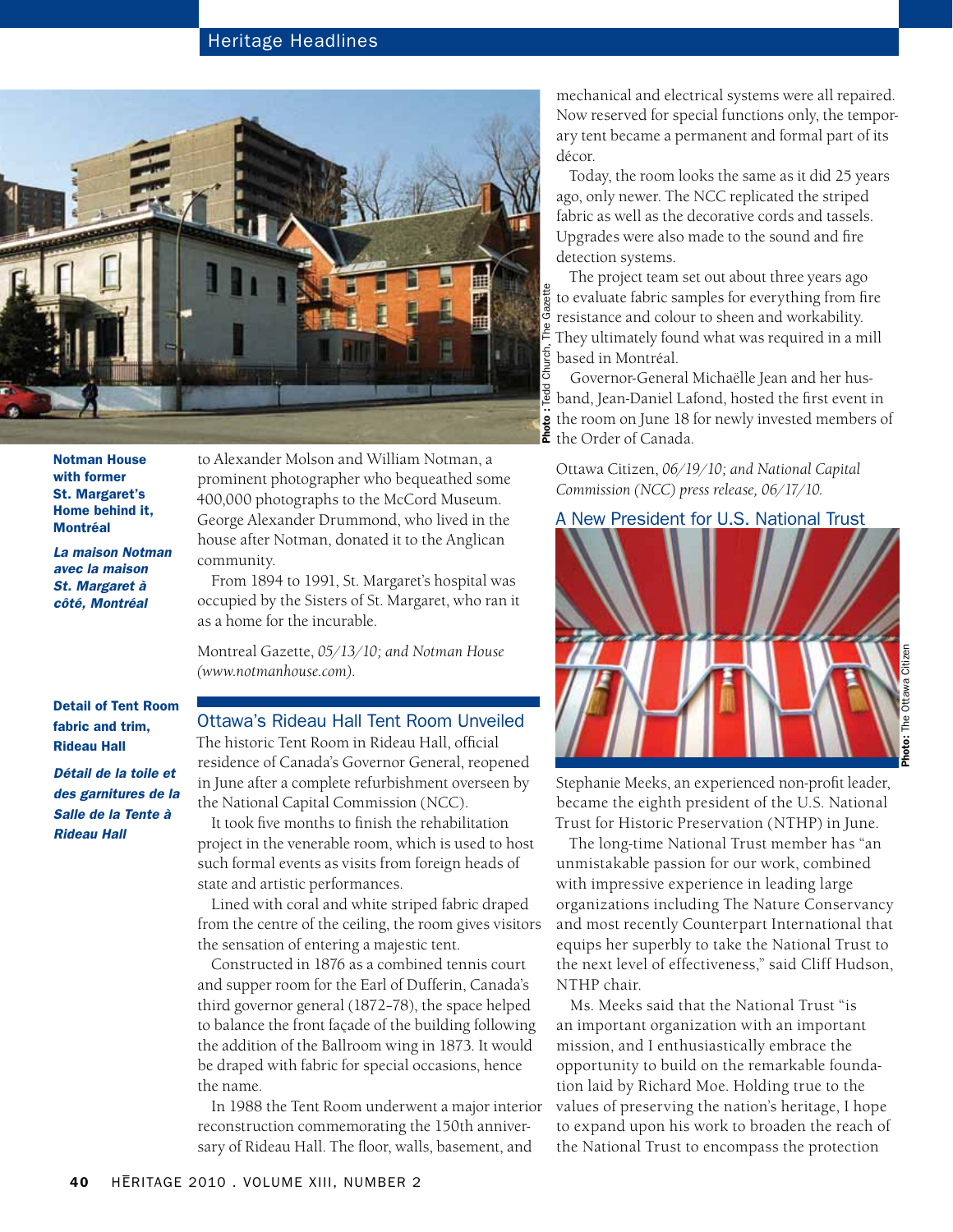#### L'actualité du patrimoine

autonomes pourront travailler, se rencontrer et partager des idées.

La maison Notman comportera un café Internet ouvert au public, et elle sera un lieu de rencontre en plus d'abriter des bureaux d'investisseurs et de sociétés locales de capital de risque.

La maison Notman a été construite pour William Collis-Meredith, un éminent avocat irlandais. Elle a ensuite été habitée par Alexander Molson et William Notman, un photographe réputé qui a légué quelque 400 000 photos au musée McCord. George Alexander Drummond, qui a habité la demeure après Notman, en a fait don à la communauté anglicane.

De 1894 à 1991, l'hôpital St. Margaret a été géré par les sœurs de St. Margaret; elles en ont fait une résidence pour personnes souffrant de maladies incurables.

Montreal Gazette, *10/05/13 et Maison Notman (http://maisonnotman.com).* 

#### Dévoilement de la Salle de la Tente de Rideau Hall à Ottawa

L'historique Salle de la Tente à Rideau Hall, résidence officielle du gouverneur général du Canada, a été rouverte en juin après une remise à neuf complète par la Commission de la capitale nationale (CCN).

Il a fallu cinq mois pour mener à bien le projet de restauration du vénérable local qui accueille des événements officiels tels que visites de chefs d'État étrangers et des spectacles artistiques.

Avec ses tentures aux rayures blanches et couleur corail descendant depuis le centre du plafond, la

La Salle de la Tente, Rideau Hall

*Tent Room, Rideau Hall*



dans une tente majestueuse.

Elle a été construite en 1876 pour servir à la fois de court de tennis et de salle de réception pour le comte de Dufferin, troisième gouverneur général du Canada (1872 à 1878). Elle permettait aussi d'équilibrer la façade du bâtiment après l'ajout de l'aile de la Salle de bal en 1873. Lors des occasions spéciales, les murs ont été drapé de tentures - d'où le nom de la Salle de la Tente.

En 1988, la Salle de la Tente a bénéficié d'une réfection intérieure majeure à l'occasion du 150<sup>e</sup> anniversaire de Rideau Hall. Le plancher, les murs, le sous-sol et les installations mécaniques et électriques ont tous été réparés. Ce qui était à l'origine une tente temporaire est devenu un élément permanent et consacré de son décor, servant exclusivement aux événements spéciaux.

Le local a aujourd'hui la même allure qu'il y a 25 ans, mais en plus neuf. La CCN a reproduit la tenture rayée ainsi que les cordons et glands décoratifs. Les systèmes de sonorisation et de détection d'incendie ont aussi été améliorés.

L'équipe de projet s'est mise à l'ouvrage il y a environ trois ans, évaluant divers tissus sur les plans aussi bien de la résistance au feu que de la couleur, du lustre et de la malléabilité. Elle a trouvé ce qu'il fallait auprès d'une fabrique de Montréal.

La gouverneure générale Michaëlle Jean et son époux Jean-Daniel Lafond ont présidé au premier événement dans la salle rénovée le 18 juin, y accueillant de nouveaux membres de l'Ordre du Canada.

Ottawa Citizen, *10/06/19; communiqué de la Commission de la capitale nationale, 10/06/17.*

#### Le NTHP des États-Unis accueille un nouveau président

Stephanie Meeks, chef de file d'expérience dans le secteur sans but lucratif, est devenue en juin le huitième président du National Trust for Historic Preservation (NTHP) des États-Unis.

Mme Meeks est membre de longue date du NTHP. « Elle voue une passion indéniable à notre action et elle a une feuille de route impressionnante comme dirigeante de grandes organisations,

dont The Nature Conservancy et, récemment, Counterpart International, a déclaré le président du conseil d'administration du NTHP Cliff Hudson. Elle est superbement préparée pour faire passer le Elle est superbement préparée pour faire p<br>B NTHP à un niveau supérieur d'efficacité. »

Selon Mme Meeks, le NTHP « est une importante organisation investie d'une importante mission, et Photo : c'est avec enthousiasme que je saisis la possibilité The Ottawa Citizen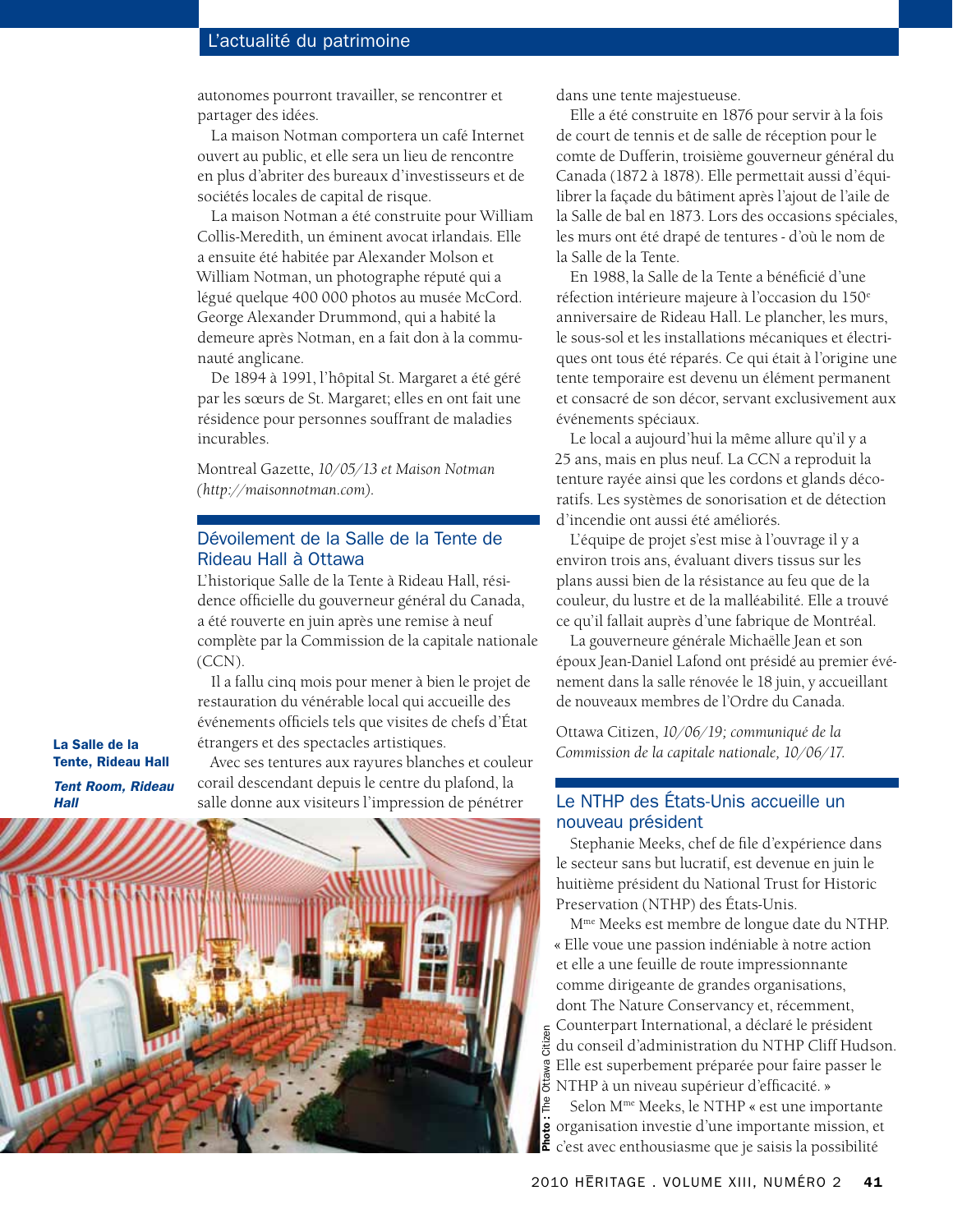## Heritage Headlines

of consequential places at the heart of all of our communities."

Ms. Meeks will assume office at the National Trust headquarters in Washington, D.C., in July.

*National Trust for Historic Preservation, press release, 06/14/10.*

#### Parks Canada Celebrating Two Milestones

The celebrations have started and will last two years as Parks Canada recognizes two significant conservation milestones: the 125th birthday of its National Parks system (1885), and the 100th anniversary of the creation of the Dominion Parks Branch, now Parks Canada (1911), which was the world's first national park service.

"National parks are one of the greatest treasures and sources of pride for Canadians," said Jim Prentice, Environment Minister and Minister responsible for Parks Canada. "In 125 years, we have established one of the finest and most extensive systems of protected areas in the world."

Over the next two years, Parks Canada will be offering new initiatives and a variety of anniversary-themed activities at Canada's national parks, national historic sites and national marine conservation areas (NMCAs).

Brampton Heritage Theatre, Brampton, Ontario

*Le Brampton Heritage Theatre, Brampton (Ontario)*

Besides announcing that on Parks Day, July 17, there would be no entry fee to its national parks, national historic sites and NMCAs, Mr. Prentice said the price freeze would continue for entry fees,



camping at national parks, lockage and mooring at historic canals, and several other national fees for general services.

Parks Canada's system now stretches over 300,000 square kilometres of land—roughly 2.8 per cent of Canada's land and freshwater bodies.

Since the beginning, the Government of Canada has been a major player in the parks system. Currently, through the federal Economic Action Plan, \$374 million is set aside for improvements of facilities and protection of these national parks and national historic sites.

*Environment Canada press release, 03/19/10.*

### Good News: Brampton's Heritage Theatre Saved

Municipal councillors in Brampton, Ontario, are supporting recommendations outlined in a staff report calling for the rehabilitation of the 87-yearold Brampton Heritage Theatre for use as an arts, culture and entertainment centre.

The fate of the former vaudeville-turned-movieturned-live theatre has been up in the air since the City decided to build the Rose Theatre for the performing arts 10 years ago. A controversial decision made at the time to demolish the Heritage Theatre, which the City has owned since 1981, was never acted on. Currently, the theatre is being maintained but not used.

City staff is now recommending that the theatre's façade and marquee be restored to their original 1920s design; the floor be levelled and the interior renovated for arts and entertainment events; and the space fronting the street be adapted for retail/commercial uses.

The recommendations are based on a study by ERA Architects Inc., which looked at the theatre and three two-storey commercial buildings in the same block (now known as the Heritage Block) and found all were worth preserving.

The preliminary estimate of the work on the Heritage Block is between \$4-5 million, money that will have to be factored into the 2011 city budget. That is, unless money for the project can be secured from a federal or provincial government fund, Mayor Susan Fennell said.

Photo: Ken Hay The City will begin work on a business plan for the operation, programming and reuse of the  $\frac{3}{5}$  buildings.

Brampton Guardian, *Ont., 06/16/10.*